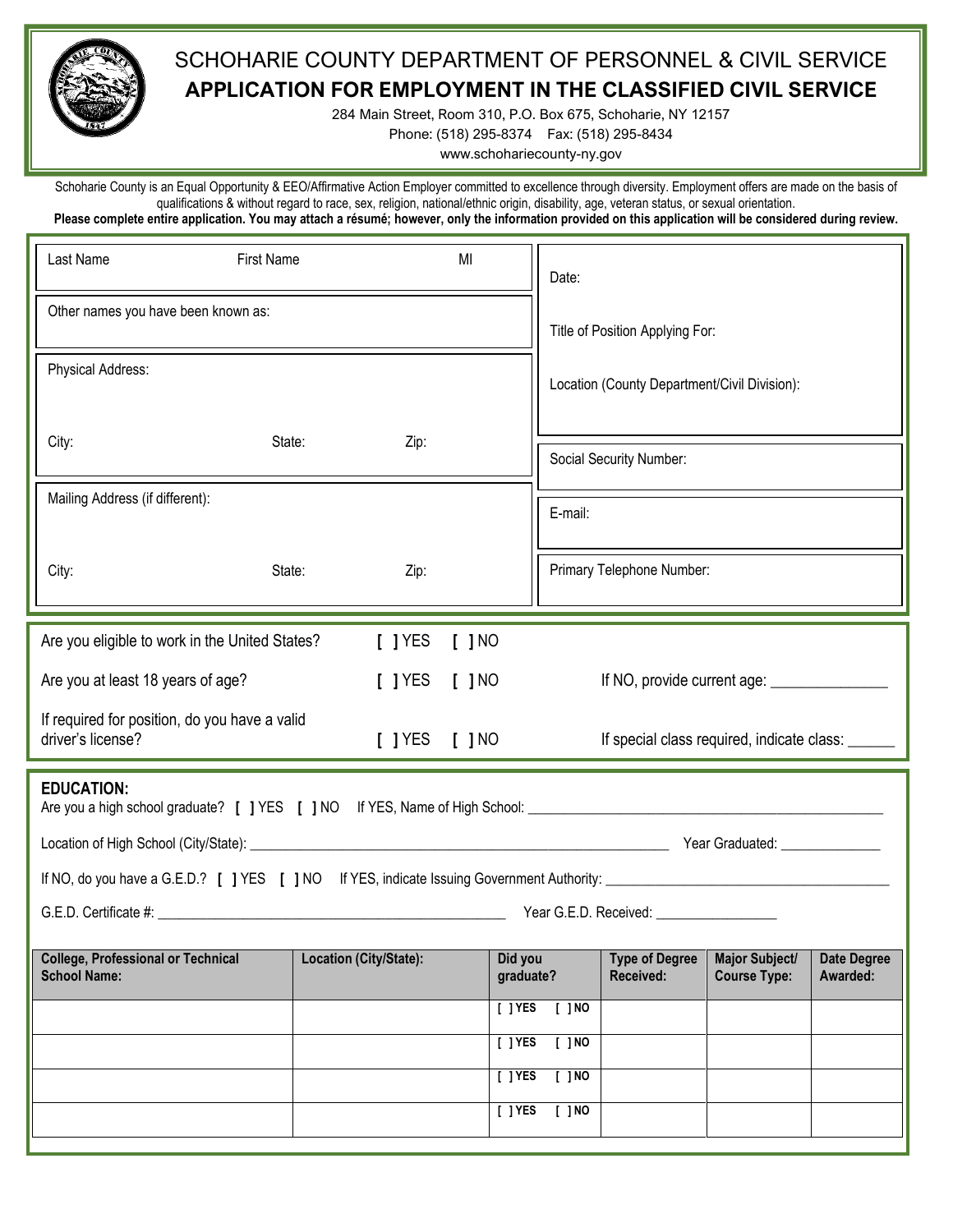Other credentials, licenses, professional affiliations or skills relevant to the position in which you are applying:

| EXPERIENCE: Please detail your work history, beginning with your current/most recent employer. If you held more than one position<br>within the same organization, list each position separately. Attach additional sheets if necessary. Do not complete this section with<br>the notation, "see résumé." |                                                                              |  |                              |  |  |
|-----------------------------------------------------------------------------------------------------------------------------------------------------------------------------------------------------------------------------------------------------------------------------------------------------------|------------------------------------------------------------------------------|--|------------------------------|--|--|
| <b>Dates Employed:</b>                                                                                                                                                                                                                                                                                    | [ ] Full-time<br>[ ] Part-time<br>To:<br>If part-time, # of hrs/wk: ________ |  | Organization Name & Address: |  |  |
| From:                                                                                                                                                                                                                                                                                                     |                                                                              |  |                              |  |  |
| Was this a paid<br>position?<br>$[$ $]$ YES<br>$[$ $]$ NO                                                                                                                                                                                                                                                 | Supervisor Name & Phone #:                                                   |  | Reason for Leaving:          |  |  |
|                                                                                                                                                                                                                                                                                                           | Reference Name & Phone #:                                                    |  |                              |  |  |
| <b>Primary Duties:</b>                                                                                                                                                                                                                                                                                    |                                                                              |  |                              |  |  |
| Dates Employed:                                                                                                                                                                                                                                                                                           | [ ] Part-time<br>[ ] Full-time                                               |  | Organization Name & Address: |  |  |
| From:<br>To:                                                                                                                                                                                                                                                                                              |                                                                              |  |                              |  |  |
|                                                                                                                                                                                                                                                                                                           | If part-time, # of hrs/wk: _________                                         |  |                              |  |  |
| Was this a paid<br>position?<br>$[$ ] YES<br>$[$ $]$ NO                                                                                                                                                                                                                                                   | Supervisor Name & Phone #:                                                   |  | Reason for Leaving:          |  |  |
|                                                                                                                                                                                                                                                                                                           | Reference Name & Phone #:                                                    |  |                              |  |  |
| <b>Primary Duties:</b>                                                                                                                                                                                                                                                                                    |                                                                              |  |                              |  |  |
| <b>Dates Employed:</b>                                                                                                                                                                                                                                                                                    | [ ] Full-time [ ] Part-time                                                  |  | Organization Name & Address: |  |  |
| From:<br>To:                                                                                                                                                                                                                                                                                              | If part-time, # of hrs/wk: ________                                          |  |                              |  |  |
| Was this a paid                                                                                                                                                                                                                                                                                           | Supervisor Name & Phone #:                                                   |  | Reason for Leaving:          |  |  |
| position?<br>$[$ $]$ YES<br>$[$ $]$ NO                                                                                                                                                                                                                                                                    | Reference Name & Phone #:                                                    |  |                              |  |  |
| <b>Primary Duties:</b>                                                                                                                                                                                                                                                                                    |                                                                              |  |                              |  |  |
|                                                                                                                                                                                                                                                                                                           |                                                                              |  |                              |  |  |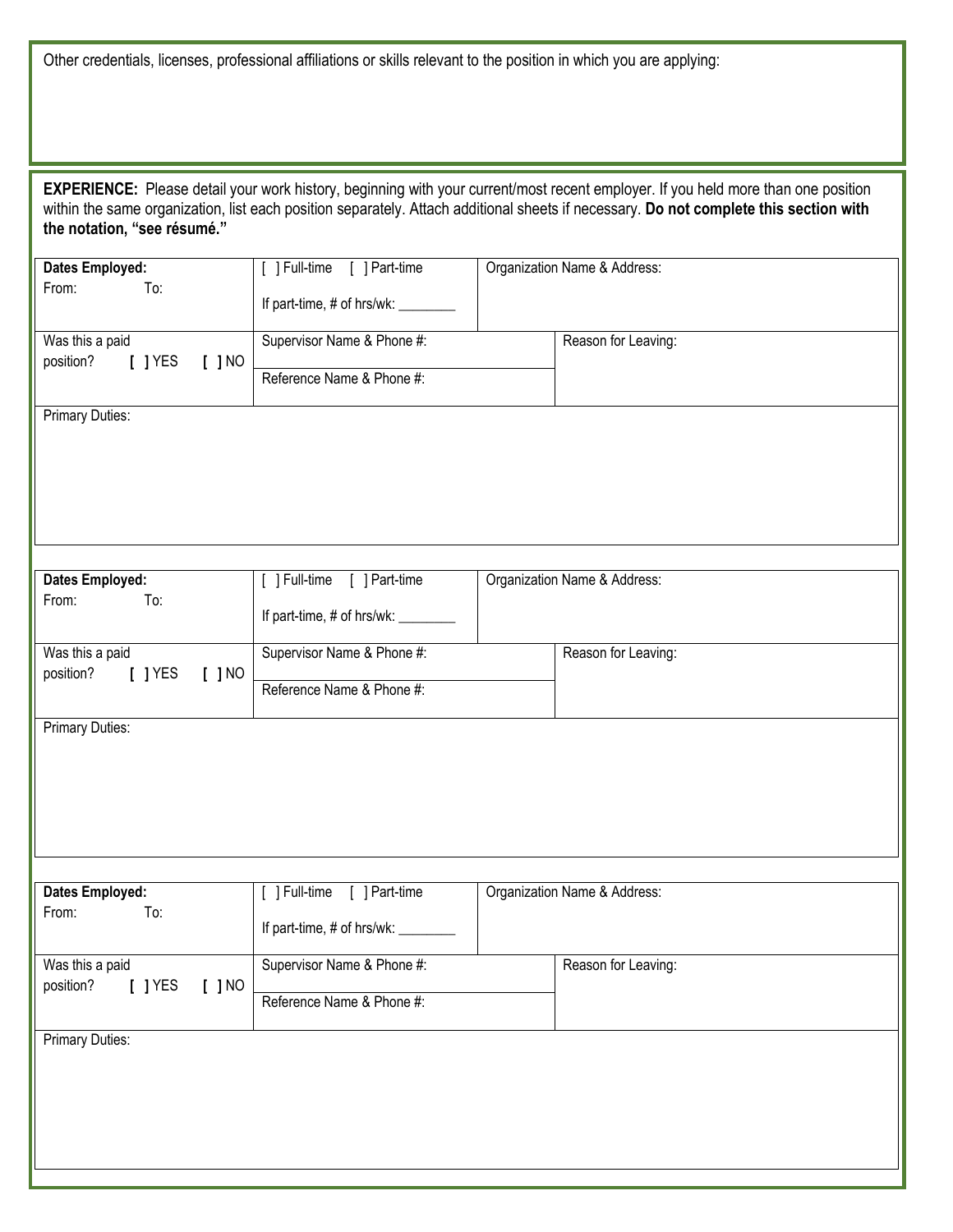|                                                           | additional sheets if necessary. Do not complete this section with the notation, "see résumé."          | <b>EXPERIENCE (continued):</b> If you held more than one position within the same organization, list each position separately. Attach |
|-----------------------------------------------------------|--------------------------------------------------------------------------------------------------------|---------------------------------------------------------------------------------------------------------------------------------------|
| <b>Dates Employed:</b>                                    | [ ] Part-time<br>[ ] Full-time                                                                         | Organization Name & Address:                                                                                                          |
| From:<br>To:                                              | If part-time, # of hrs/wk: ________                                                                    |                                                                                                                                       |
| Was this a paid<br>position?<br>$[$ $]$ YES<br>$[$ $]$ NO | Supervisor Name & Phone #:<br>Reference Name & Phone #:                                                | Reason for Leaving:                                                                                                                   |
| <b>Primary Duties:</b>                                    |                                                                                                        |                                                                                                                                       |
| <b>Dates Employed:</b>                                    | [ ] Full-time<br>[ ] Part-time                                                                         | Organization Name & Address:                                                                                                          |
| From:<br>To:                                              | If part-time, # of hrs/wk: ________                                                                    |                                                                                                                                       |
| Was this a paid<br>position?<br>$[$ $]$ YES<br>$[$ $]$ NO | Supervisor Name & Phone #:<br>Reference Name & Phone #:                                                | Reason for Leaving:                                                                                                                   |
| <b>Primary Duties:</b>                                    |                                                                                                        |                                                                                                                                       |
| Dates Employed:<br>To:<br>From:                           | [ ] Full-time [ ] Part-time<br>If part-time, # of hrs/wk: _                                            | Organization Name & Address:                                                                                                          |
| Was this a paid<br>$[$ $]$ YES<br>position?<br>$[$ $]$ NO | Supervisor Name & Phone #:<br>Reference Name & Phone #:                                                | Reason for Leaving:                                                                                                                   |
| <b>Primary Duties:</b>                                    |                                                                                                        |                                                                                                                                       |
|                                                           |                                                                                                        |                                                                                                                                       |
|                                                           | REFERENCES: Do you have any objection to our contacting present or past employers to verify the above? | $[$ $]$ YES<br>$[$ $]$ NO                                                                                                             |
| If YES, please comment:                                   |                                                                                                        |                                                                                                                                       |